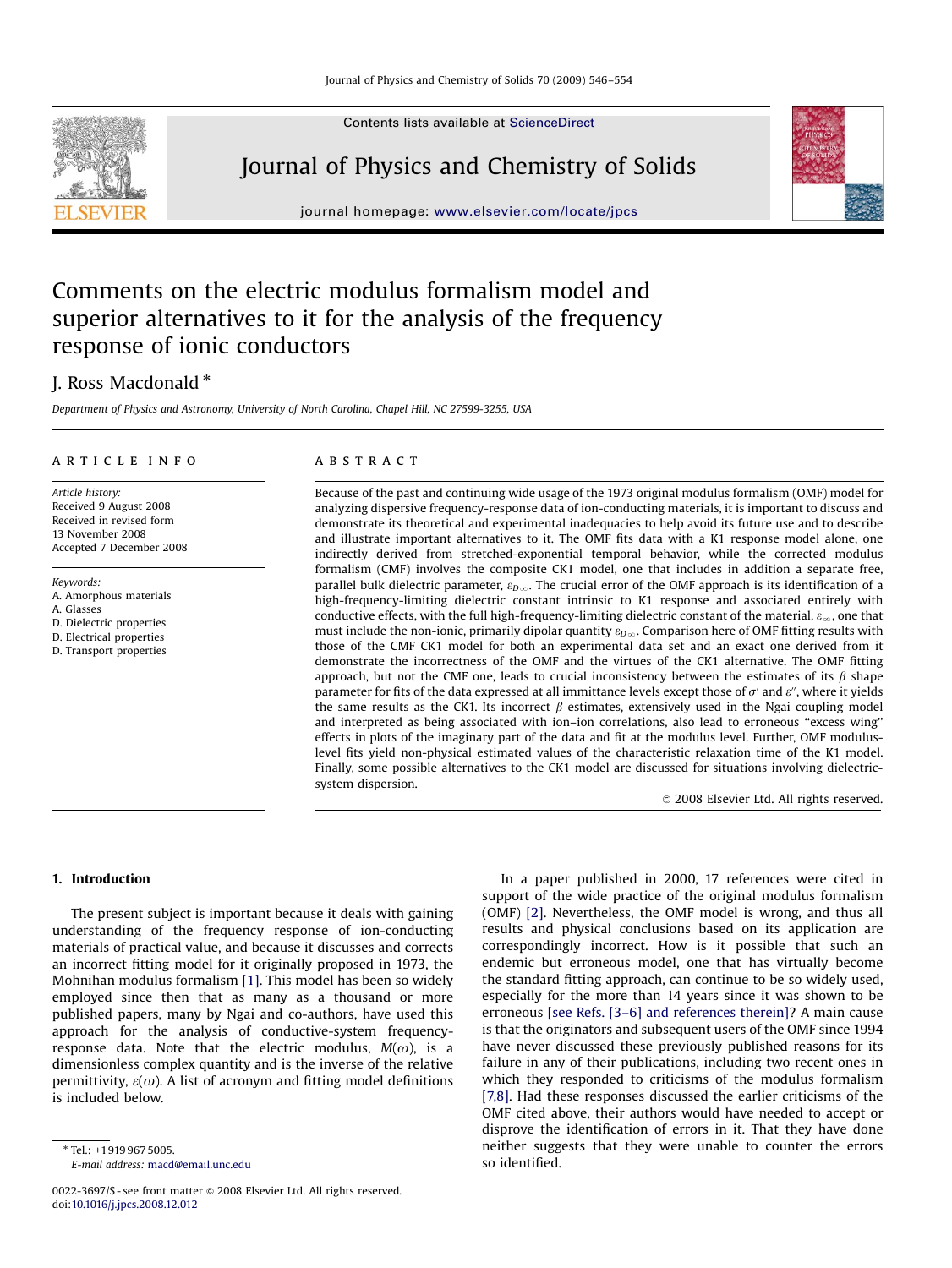| <b>Nomenclature</b> |
|---------------------|
|---------------------|

| C                 | a capacitance or dielectric constant in parallel with                                                                                  | Kk                        |
|-------------------|----------------------------------------------------------------------------------------------------------------------------------------|---------------------------|
| CK <sub>1</sub> S | part of a composite model<br>K1 model with a capacitance C (representing $\varepsilon_{D\infty}$ ) in                                  | <b>LEVN</b>               |
| <b>CMF</b>        | parallel with it and a constant-phase function in<br>series with the combination<br>corrected modulus formalism: e.g., the CK1 fitting | <b>OMF</b><br><b>PDRN</b> |
|                   | model                                                                                                                                  |                           |
| <b>CNLS</b>       | complex nonlinear least-squares fitting of data                                                                                        | PWT.                      |
| <b>CSD</b>        | conductive-system dispersion involving<br>mobile                                                                                       |                           |

- charges
- CUNS the CK1S model with  $\beta_1$  fixed at the value of 1/3
- DCk Davidson–Cole models for  $k = D$  and 0
- DRT distribution of relaxation times

| <b>DSD</b> |  | dielectric-system dispersion involving dipoles |  |  |
|------------|--|------------------------------------------------|--|--|
|------------|--|------------------------------------------------|--|--|

In Ref. [\[7\]](#page-8-0) of 2003, its authors addressed ''conflicting points of view'' that ''demonstrate the diversity of ideas in research on the dynamics of ions,'' but unfortunately, they ignored all prior published work of the present author that showed the OMF incorrect, certainly a conflicting point of view! Later, in 2005 Ref. [\[8\]](#page-8-0), entitled "Comments on the electric modulus function," was devoted to presenting arguments in favor of the OMF and correcting ''several misunderstandings and misrepresentations'' of it. Again, no mention was made, however, of either theoretical or experimental facts that prove the OMF to be not just inadequate but incorrect.

Nearly all the authors (but see note in Ref. [\[8\]](#page-8-0) listing) of the above publications supporting and justifying the OMF were aware of the earlier work that identified its failures and discussed valid alternatives to it, yet they ignored them. Science is based on a system of checks and balances and is diminished when checks are ignored. It is, of course, insufficient to just show that some idea or model is wrong; one needs to demonstrate valid alternatives. This has been done and led to an apparently minor yet crucial change in the interpretation of the OMF and to alternatives to its use for fitting and interpreting immittance data [\[3–6\]](#page-8-0). The result has been termed the corrected modulus formalism (CMF). Demonstration and discussion of the failure of the OMF and of the strengths of the CMF are summarized later herein.

An example of the entrenched and continuing support of the OMF is a recent negative comment of a reviewer who said, the OMF and CMF ''are just different representations of the data, and no physics (is) at stake.'' The actual situation is that the OMF is a theoretically invalid model which leads to inconsistent datafitting results; the CMF is a valid model that usually provides the best fit of experimental data compared to that of other models; and the interpretation of the physics implicit in the OMF is wrong and that in the CMF is correct! Had this reviewer's assessment been in fact correct, work pointing out the failure of the OMF and reasons for replacing it by the CMF would not have resulted in earlier published papers. Such ignorance, probably closely allied to the continuing failure of OMF supporters and users to cite contrary work, is an example of the need for further convincing examples and discussion of these matters. Thus, the present work includes new comprehensive fitting and model comparison results both for experimental data and for synthetic data generated from the latter.

In Section 2, some relevant common misconceptions are briefly summarized, and then in Section 3 a general time-to-frequency transformation is defined. Although it involves an arbitrary temporal correlation function, it nevertheless leads to a crucial k  $k = D$ : DSD model;  $k = 0$ : usual CSD model;  $k = 1$ : transformed CSD model Kohlrausch stretched-exponential fitting models for  $k = D$ , 0, and 1 If the name of a CNLS fitting program (Ref.  $[20]$ ) original modulus formalism: the K1 model without a parallel C MS RMS value of the RSD values of all the free parameters of a fit UWT proportional weighting for a CNLS fit or unity weighting R a resistor in parallel with part of a composite model RCKDS composite model with R and C in parallel with the DSD KD model and the result in series with a constant-phase element RSD relative standard deviation of an estimated parameter value

distinction between the OMF and the CMF. The conventional choice of a definite form for the correlation function, a Kohlrausch stretched-exponential, leads in Section 4 to several distinct but related frequency-response models, the KD, K0, and K1 ones, and identifies the theoretical difference between OMF and CMF fitting models. Section 5 presents and discusses CMF and OMF fitting results for a representative experimental data set, as well as fits of synthetic data derived from it. Then Section 6 discusses and compares a dielectric-oriented fitting model alternative to the conductive-system CK1 one. In Section 7, crucial reasons are summarized why the OMF is incorrect and should be replaced by its corrected version, the CK1.

#### 2. Some common misconceptions

There is an important distinction between just fitting data with any model at the electric modulus level and applying the OMF at this level. Unfortunately this distinction has not always been made clear [\[e.g., 2,8\]](#page-8-0). Thus, modulus-level fitting need not be assumed to be the same thing as OMF fitting, and the frequently used shortcut for identifying the OMF, the electric modulus, is a misnomer in this context.

Another potential stumbling block is the frequent characterization of the frequency response of materials dominated by mobile-charge conduction as dielectric relaxation ones [\[e.g., 2,7\].](#page-8-0) First, although "relaxation" is often taken as a general term, it is best restricted here to mean decaying response involving only a single relaxation time, i.e. separate Debye response or the characteristic relaxation time of a dispersive response model. In the usual case, the decay can be characterized as involving many such relaxation times, leading to dispersive behavior involving a distribution of individual relaxation times (DRT), usually taken to be continuous rather than discrete [\[3,6,9\].](#page-8-0) In such cases, Debye relaxation is the limit of dispersive response and involves a single discrete delta function DRT. The problem of discrimination between dielectric and conductive dispersive effects is discussed in Section 6.

In dielectric dispersion situations, the associated DRT involves dispersion of the dielectric-system physical processes, such as dipole rotation and vibration. In contrast, for dispersive conductive-system (CSD) situations, those the OMF was derived to represent, the associated DRT involves dispersion of the basic conduction process, such as ion hopping. Although the frequency response arising from such dispersion may be analyzed at the dielectric immittance level rather than at the complex resistivity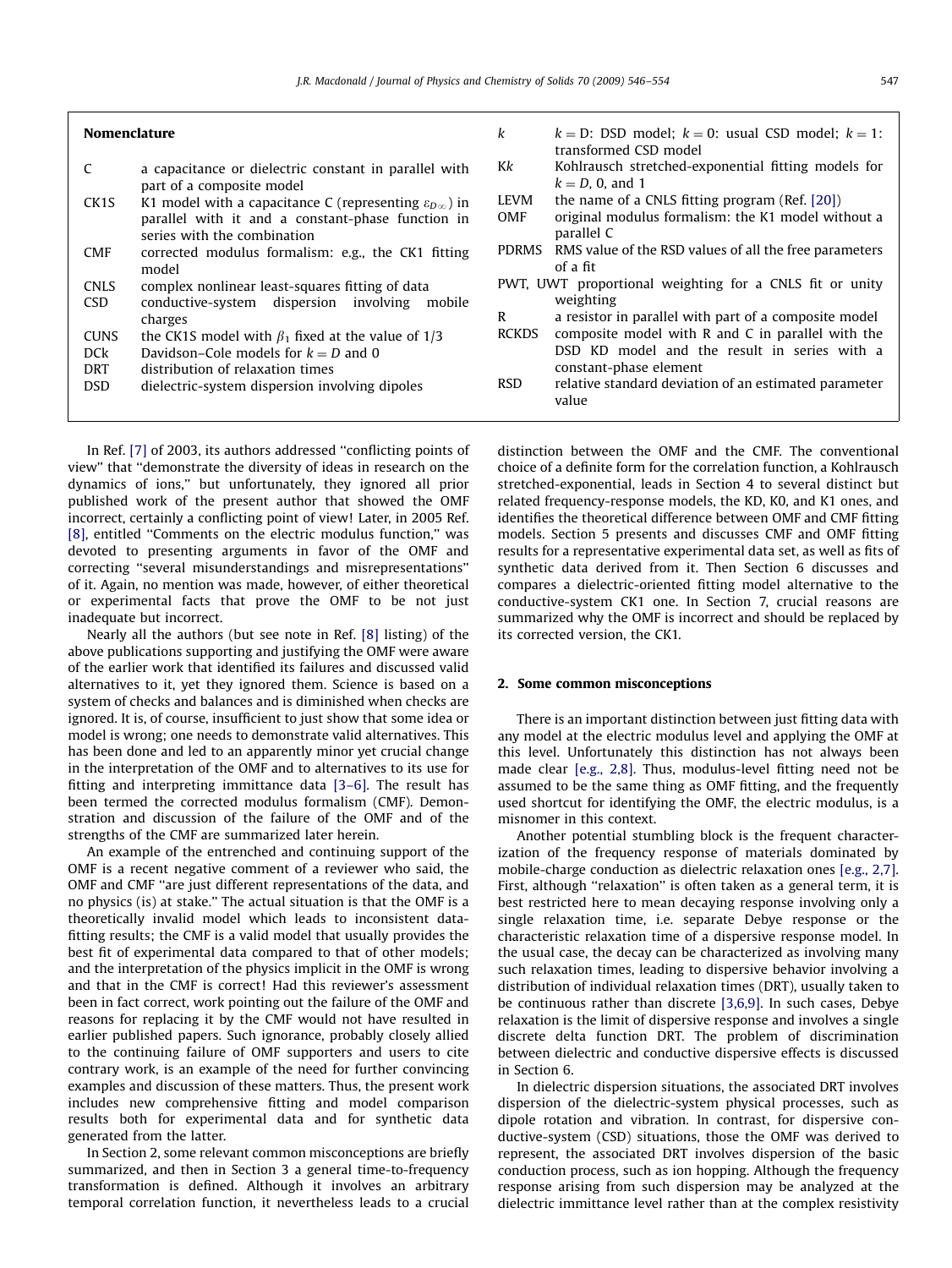level, it is clearly inappropriate to characterize it as dielectric relaxation or dispersion, but instead to identify it as conductivesystem dispersion, a more appropriate description than ''conductivity relaxation'' used, for example, in Refs. [\[1,7,8,10,11\].](#page-8-0) Here, I shall use the terms ''dielectric constant'' and ''permittivity'' interchangeably and usually take the ''relative'' modifier to be understood when appropriate. The bulk high-frequency-limiting relative permittivity of a material, not associated with charge hopping and diffusion, will be denoted here by  $\varepsilon_{D\infty}$ , a dimensionless dielectric quantity arising from induced and permanent dipoles and vibratory and electronic effects.

#### 3. General transformations

Before defining the OMF and the CMF it is desirable to summarize the general transformations that lead to these models. We may start with the ordinary one-sided Fourier transformation of the time derivative of a temporal correlation function,  $\phi_k(t)$ :

$$
I_k(\omega) = \int_0^\infty \exp(-i\omega t) \left(-\frac{d\phi_k(t)}{dt}\right) dt,\tag{1}
$$

where  $k = D$  or 0 [\[4,9,12\]](#page-8-0). The quantity  $I_k(\omega)$  is a normalized frequency-response function that satisfies  $I_k(0) = 1$  and  $I_k(\infty) = 0$ . When  $k$  is set equal to  $D$  in order to denote dielectric-system response [\[6,9,12\],](#page-8-0)  $-d\phi_D(t)/dt$  is the normalized transient decay current of a dielectric dispersion system after being fully charged. As usual, we shall use  $\omega = 2\pi v$  for theoretical quantities and v for discussing data and fitting results.

The full dielectric-system frequency response may then be written as  $\varepsilon_D(\omega) = \varepsilon_D(\infty) + \Delta \varepsilon_D I_D(\omega)$ , where in general  $\Delta \varepsilon \equiv \varepsilon_0 - \varepsilon_\infty$ and the high-frequency-limiting dielectric constant  $\varepsilon_D(\infty)$  is denoted  $\varepsilon_{D\infty}$  and taken frequency independent in the available experimental range. Dispersive response, involving the  $I_D(\omega)$ function, may be modeled in terms of a DRT, and for the  $k = D$ choice in Eq. (1) a distribution of dielectric relaxation times is involved [\[9,12\]](#page-8-0).

Alternatively, when  $k = 0$ , one deals with conductive-system dispersive response, and the motion of mobile charges leads to a decay, at constant dielectric displacement, of the macroscopic electric field, E, represented by  $E(t) = E(0)\phi_0(t)$  [1a,8,10]. Here,  $\phi_0(t)$  is the mobile-charge correlation function, defined more explicitly below for a microscopic hopping model [\[13\],](#page-8-0) and the  $I_0(\omega)$  of Eq. (1) is then the corresponding normalized frequency response [\[4,6: p. 638\]](#page-8-0). Now define  $\rho_0(\omega)$ , the resistivity frequency-response function, and make the usual assumption that  $\rho_0'(\infty)$  is zero or that it is so small that its effects are negligible in the available frequency range. Then we may write  $\rho_0(\omega) = \rho_0'(0)I_0(\omega)$ , and the associated electric modulus quantity is given by  $M_0(\omega) = i\omega \varepsilon_V \rho_0(\omega)$ , where  $\varepsilon_V$  is the permittivity of vacuum, and we shall just write  $\rho_0 \equiv 1/\sigma_0 \equiv \rho'{}_{0}(0)$ hereafter.

Because  $I_0(\omega)$  is defined at the resistivity immittance level for the  $k = 0$  choice, rather than at the dielectric one for the  $k = D$ choice, its DRT representation involves a distribution of resistivity, not dielectric, relaxation times [\[6\].](#page-8-0) In the OMF analysis [1a], its results, expressed at the complex M level, are characterized as ''conductivity relaxation'' rather than the more appropriate term ''resistivity dispersion.'' Note that if the same functional form for  $\phi_D(t)$  and  $\phi_D(t)$  is used for the  $k = D$  and  $k = 0$  situations, the resulting  $I_D(\omega)$  and  $I_D(\omega)$  responses will be of exactly the same form but defined at the dielectric and resistivity levels, respectively [\[6\].](#page-8-0)

Instead of setting  $k = 1$  in Eq. (1), Moynihan and his co-authors [\[1\]](#page-8-0) derived expressions for  $k = 1M$  response by transforming  $I_0(\omega)$  with the relation:

$$
M_{C1}(\omega) = M'_{C1}(\omega) + iM''_{C1}(\omega) = i\omega \varepsilon_V \rho_0 I_1(\omega) \equiv [1 - I_{01}(\omega)]/\varepsilon_Z, \quad (2)
$$

with  $\varepsilon_Z$  identified as  $\varepsilon_{D\infty}$  and later written as just  $\varepsilon_{\infty}$ , the full highfrequency limiting dielectric constant. These authors, and all subsequent users of the OMF, have written Eq. (2) with just the  $I_{01}(\omega) = I_0(\omega)$  of Eq. (1) and have not employed the  $I_0(\omega)$  function as the basis of a separate fitting model. Here, however,  $I_0(\omega)$  is designated  $I_{01}(\omega)$  in Eq. (2) to make the point that estimated values of the characteristic dispersion shape parameter and other parameters of the  $I_0(\omega)$  response model must be obtained from fitting with the above  $M_{C1}(\omega)$  model or with its resistivity level form  $\rho_{C1}(\omega) \equiv \rho_0 I_1(\omega)$ , not directly with the  $k = 0$  model. The C subscript in Eq. (2) specifies conductive-system rather than dielectric-system dispersion (DSD), but for simplicity it will often be omitted hereafter.

Although general relations equivalent to the macroscopic OMF ones appeared ten years before it [\[14\]](#page-8-0), of particular importance is the pioneering 1973 continuous-time-random-walk stochastic microscopic model of Scher and Lax [\[13\],](#page-8-0) slightly extended later in Ref. [\[15\]](#page-8-0). Its general temporal correlation function,  $\phi(t)$ , equivalent to the  $k = 0$  choice  $\phi_0(t)$  function, is identified in Ref. [\[13\]](#page-8-0) as the waiting time distribution for a hop, the probability that a mobile charge remains fixed in the time interval 0 to t.

The extended version of the Scher–Lax response model is fully isomorphic to that of Eq. (2) with the  $\varepsilon$ <sub>Z</sub> quantity of Eq. (2) given by [\[4,6,15\]](#page-8-0)

$$
\varepsilon'_{C1}(\infty) \equiv \varepsilon_{C1\infty} = (\sigma_0/\varepsilon_V)\langle \tau \rangle_{01} = \varepsilon_{Ma}\langle x \rangle_{01} = [\gamma N(qd)^2 / 6(k_B\varepsilon_V)]/T,
$$
\n(3)

with  $x=\tau/\tau_0$ , and the Maxwell limiting dielectric constant quantity is  $\varepsilon_{Ma} \equiv \sigma_0 \tau_0/\varepsilon_V$ . Here  $\tau_0$  is the characteristic relaxation time of the  $I_0(\omega)$ -model response function and  $\langle \tau \rangle_{01}$  is the mean of  $\tau$  over its DRT, with its shape parameter value determined from fitting with the Eq.  $(2)$  model; The quantity N is the maximum mobile charge number density;  $\gamma$  is the fraction of charge carriers of charge q that are mobile;  $d$  is the rms single-hop distance for a hopping entity, and  $k_B$  is the Boltzmann constant.

The high-frequency-limiting effective dielectric constant,  $\varepsilon_{C1,\infty}$ , defined in Eq. (3), is obviously associated entirely with mobilecharge effects, and for ionic conduction it is likely to arise from the short-range vibrational and librational motion of caged ions. For the OMF situation, however, the result corresponding to that of Eq. (3) is [\[e.g., 1,2,8,10,11,16\]](#page-8-0)

$$
\varepsilon_Z = \varepsilon_\infty = (\sigma_0/\varepsilon_V)(\tau)_0 = \varepsilon_{Ma} \langle x \rangle_0. \tag{4}
$$

A principal and crucial difference between the OMF response model [\[1\],](#page-8-0) including a great deal of later work using it of Ngai and co-authors and others, and the CMF model is the appearance in Eqs. (2) and (4) of  $\varepsilon_z = \varepsilon_{\infty}$  for the OMF and  $\varepsilon_z = \varepsilon_{C1\,\infty}$  in Eqs. (2) and (3) for the CMF. It is clear from Eq. (3), however, that the effective dielectric constant quantity  $\varepsilon_{C1\,\infty}$  is a consequence only of conductive response, is zero in the absence of mobile charges, and does not include any bulk dipole dielectric effects, as, on the contrary, does the  $\varepsilon_{\infty}$  of the OMF [1b]. This trivially appearing difference, associated just with different definitions and interpretations of the  $\varepsilon_Z$  of Eq. (2), has far reaching consequences, as discussed in the next sections.

For completeness, it should be mentioned that Ngai and León [\[16\]](#page-8-0) derived in 1999 a type of approximate isomorphism between the OMF and Scher–Lax models that required the introduction of two different time constants, a consequence of their conventional use of the OMF  $\varepsilon_{\infty}$  instead of  $\varepsilon_{C1,\infty}$ . Its results were summarized in Ref. [\[8\]](#page-8-0) of 2005 without reference to the 2002 work of the author [\[15\]](#page-8-0) which led, as above, to full isomorphism without the need for two separate time constants.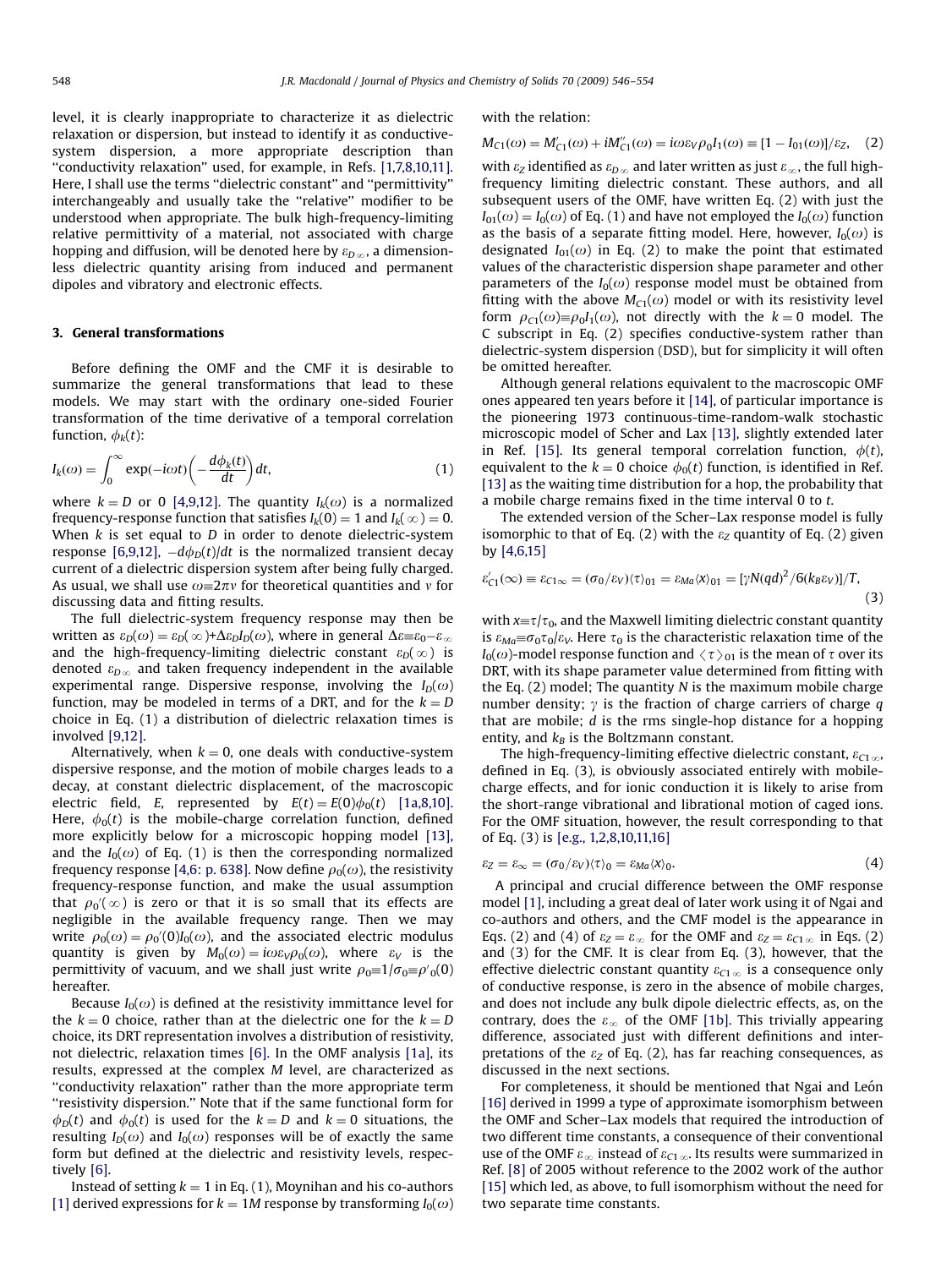#### 4. Specific transformations and models

It will not have escaped the attention of the reader that no specific frequency-response models were fully defined in the last section. To do so, one must specify a form for  $\phi<sub>D</sub>(t)$  or  $\phi<sub>0</sub>(t)$ . In the 1973 OMF treatment [1a], the authors followed the earlier dielectric-system  $\phi_D(t)$  choice of Williams and Watts [\[12,17\]](#page-8-0) and used in Eq. (1) the Kohlrausch stretched-exponential function:

$$
\phi_k(t) = \exp[-(t/\tau_0)^{\beta_k}], \quad 0 < \beta_k \leq 1,\tag{5}
$$

with  $k = 0$  and  $\beta_k$  just written as  $\beta$ . Here  $\beta_k$  is the shape parameter and  $\tau_0$  is the characteristic relaxation time of the response function. Stretched-exponential behavior has been derived from many different theoretical assumptions, including the defectdiffusion random-walk model [\[18,19\]](#page-8-0), and it has been experimentally observed for variety of materials such as polymers, ionic and molecular glasses, and super-cooled liquids.

For conductive-system situations, Eqs. (1) and (5) lead to a normalized  $I_0(\omega)$  function whose full response,  $\rho_0(\omega) = \rho_0I_0(\omega)$ , is called the K0 model when, as usual,  $\rho_{\infty}$  is negligible) [\[6,15\].](#page-8-0) Alternatively, for the  $k = D$  dielectric situation, the use of a stretched-exponential  $\phi_D(t)$  form leads to  $\varepsilon_D(\omega) = \varepsilon_D(\infty) +$  $\Delta \varepsilon_D I_D(\omega)$ . The dispersed part of this response, the KD model, is just  $\Delta \varepsilon_D I_D(\omega)$  [\[6,9,12\].](#page-8-0)

Although the Kohlrausch  $I_0(\omega)$  and  $I_D(\omega)$  functions are the same in form, they apply at different immittance levels, as implied above, and they cannot be expressed in closed form except for values of their  $\beta_k$  shape parameters of 1/3, 1/2, 2/3, and 1. However, the free LEVM complex-nonlinear-least-squares (CNLS) computer program allows simulation and fitting of data using very accurate approximations for arbitrary values of  $\beta_k$  [\[20\].](#page-8-0) It is important to note that since both the  $I_0(\infty)$  and  $I_D(\infty)$  parts of the K0 and KD models are zero and thus lead to zero values of the high-frequency limiting dielectric constant,  $\varepsilon_{\infty}$ , data fitting with these models should include the addition of a free capacitative parameter, C, in parallel with them. The resulting composite models will be denoted by CK0 and CKD, respectively.

Finally, once the  $I_0(\omega)$  response function is available, one may use Eq. (2) to calculate  $I_1(\omega)$  and its full resistivity-level model response,  $\rho_1(\omega) = \rho_0 I_1(\omega)$ , denoted the conductive-system OMF K1 model but not so named in Ref. [1a]. Alternatively, if the  $I_0(\omega)$ DRT is known and/or is accurately calculable, as in LEVM, one can readily transform it to the DRT of  $I_1(\omega)$  and then calculate  $I_1(\omega)$ from it [\[6,12,21: see Eq. A.2\]](#page-8-0).

The K1-model  $I_1(\omega)$  normalized response function, when it is calculated from Eq. (2) with  $I_0(\omega)$  derived from Eq. (1) using the stretched-exponential  $\phi_0(t)$  of Eq. (5), is clearly only indirectly associated with stretched-exponential temporal response. The actual  $\phi_1(t)$  response associated with the K1-model frequency response may be calculated either from its DRT or from its  $I_1(\omega)$ response [\[4,12\],](#page-8-0) and it approaches such a form only asymptotically in the limit of long times [\[22\]](#page-8-0). Further, as demonstrated in Ref. [\[23\]](#page-8-0), the log-log slope of its normalized  $\sigma'(\omega)$  response approaches its high-frequency limiting value appreciably slower than does equivalent K0-model response. Constraint theory shows that for charge motion in three dimensions for a macroscopically homogenous material with charges of a single-type mobile, the K1-model  $\beta_1$  shape parameter should be exactly 1/3 [\[23\].](#page-8-0) When it is, the resulting quasi-universal model is denoted as the UN one [\[6,23\]](#page-8-0).

It is worthwhile to explicitly distinguish between OMF and CMF models since they both involve the K1. Specifically, the OMF involves K1 response interpreted using the  $\varepsilon_2 = \varepsilon_{\infty}$  of Eq. (4) and uses the K1 model alone for fitting. In contrast, the CMF involves the K1 model interpreted using the  $\varepsilon_{Z} = \varepsilon_{C1\infty}$  definition of Eq. (3) and always requires for fitting a parallel capacitative parameter, denoted by C and representing  $\varepsilon_{D\infty}$ . Because of their importance, these distinctions are described in more detail in the next paragraph.

When the CMF K1 effective conductive-system dielectric constant  $\varepsilon_{C1\infty}$  is not negligible, the full high-frequency-limiting dielectric constant is given by  $\varepsilon_{\infty} = \varepsilon_{C1\infty} + \varepsilon_{D\infty}$ . Since the CMF K1 model alone does not involve the endemic dielectric quantity  $\varepsilon_{D\infty}$ , when fitting with the K1 one must include a separate free parameter to represent the latter, and the resulting composite model is then denoted the CK1. No such free parameter is needed with OMF K1 fitting since the original assumption of this model is that the  $\varepsilon_{\infty} = \varepsilon_{D\infty}$  of Eq. (4) "contains all the ordinary contributions to the relative permittivity of the material except those connected with the long-range ionic diffusion process'' [1b]. Although the creators and subsequent users of the OMF do not recognize the existence of  $\varepsilon_{C1\,\infty}$ , OMF fitting with the K1 alone nevertheless leads to an estimate of  $\varepsilon_{\infty}$  and so may implicitly involve  $\varepsilon_{C1\,\infty}$ ! The somewhat subtle differences between the OMF and the CMF response models mentioned above are at the heart of the incorrectness of the OMF model and its fitting results.

#### 5. Representative CMF and OMF fitting results

In order to illustrate and justify some of the results and conclusions about the OMF and CMF data-fitting approaches described above, a frequency-response data set for the fast-ion material  $0.35Li<sub>2</sub>S \cdot 0.65GeS<sub>2</sub>$  at 258 K, kindly supplied by Professor Steve Martin [\[24\]](#page-8-0), has been analyzed in various ways and the results are presented in [Tables 1–3](#page-4-0) and in [Figs. 1 and 2.](#page-5-0) It should be noted that the work of Ref. [\[24\]](#page-8-0) makes use of the OMF but suggests some weaknesses of it. Since this data set showed appreciable electrode effects in the low-frequency region, a series constant-phase element was needed as part of a composite model to obtain good fits. Its form, expressed at the complex conductivity level, is  $\sigma_{\text{SC}}(\omega) \equiv \varepsilon_1 A_{\text{SC}}(i\omega) \zeta_c$ , with  $A_{\text{SC}}$  frequency independent and  $\gamma_{SC}$  usually less than unity. Note that when  $\gamma_{SC} = 1$ ,  $\varepsilon_{V}A_{SC}$  is a specific capacitance. The  $\sigma_{\rm SC}(\omega)$  response function will be denoted here by S, so a composite fitting model including the CK1 and a series constant-phase element is denoted by CK1S [\[25–27\].](#page-8-0) Similarly, the dielectric-system CKD model becomes CKDS [\[28\].](#page-8-0)

One important test of the adequacy of a fitting model is to compare the values and uncertainties of the estimated values of the free parameters of the model for full CNLS fits with the data expressed at different immittance levels. In the absence of systematic and random errors the results should be independent of the fitting level. Much of the present work involves fitting with proportional weighting (PWT) which treats large and small data values equally [\[20\].](#page-8-0) Independent of the presence of systematic and random errors the use of such weighting leads to identical parameter estimates for M and  $\rho$  level fits and, separately, for  $\sigma$ and  $\varepsilon$  ones, so only fits at two of the four immittance levels are necessary for such comparisons. [Table 1](#page-4-0) presents the results of comparisons for the CK1S, CUNS, and RCKDS models. The R symbol of the RCKDS composite model denotes the presence of a frequency-independent  $\rho_0$  resistivity in parallel with the rest of the model.

In the present tables,  $100S<sub>F</sub>$  is the percent relative standard deviation (RSD) of the residuals of a fit; when it is less than 3% the fit is good, and it is very poor for values of 10% or more. The quantity PDRMS is the root mean square of the relative standard deviations of the parameters, with the RSD of the  $\tau_0$  parameter generally the largest of these values. For good fits both  $S_F$  and PDRMS values should be small. The subscript k of  $\beta_k$  may be D, 0, 1, or 1M (for OMF fits such as those using the K1 and K1S models).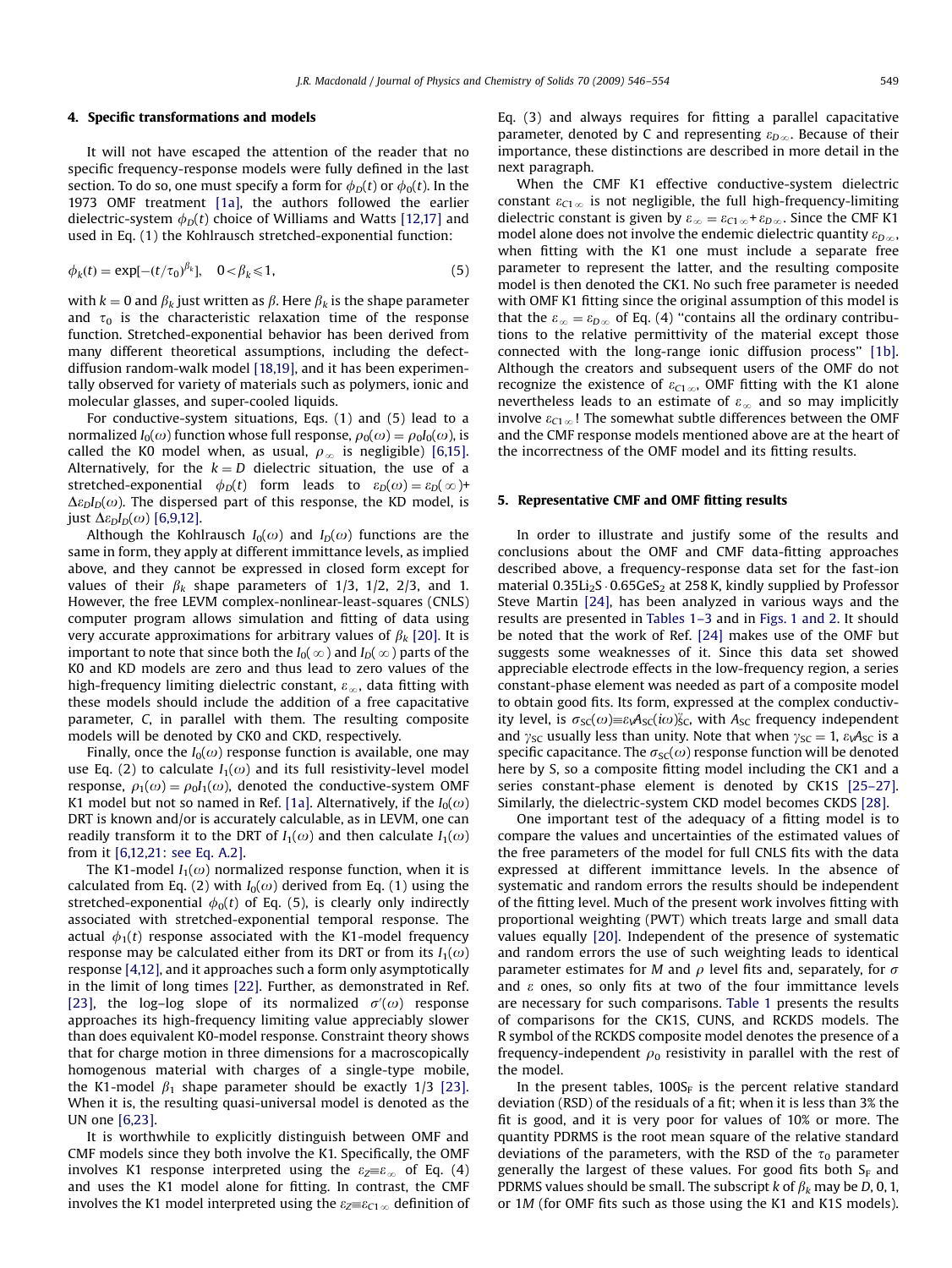#### <span id="page-4-0"></span>Table 1

LEVM CNLS fits of 0.35Li<sub>2</sub>S 0.65GeS<sub>2</sub> 76-point frequency response data at 258 K with various CK1S, CUNS, and RCKDS composite models, all with proportional weighting (PWT).

| Fit model levels         | $100S_F$ PDRMS | $10^{-6}$ $\rho_0$ RSD | $10^7 \tau_0$ RSD | $\beta_k$ RSD | $\varepsilon_{C1}$ or $\Delta \varepsilon$ RSD | $\varepsilon_{D_{CO}}$ RSD | $\varepsilon_{\infty}$ RSD | $10^{-6}$ A <sub>sc</sub> RSD | $\gamma_{SC}$ RSD |
|--------------------------|----------------|------------------------|-------------------|---------------|------------------------------------------------|----------------------------|----------------------------|-------------------------------|-------------------|
| CK1S                     | 2.14           | 1.04                   | 2.12              | 0.337         | 13.26                                          | 28.84                      | 42.10                      | 1.73                          | 0.839             |
| $M,\rho$                 | 0.078          | 0.0026                 | 0.185             | 0.025         |                                                | 0.039                      |                            | 0.0065                        | 0.0022            |
| $C_F K 1S$               | 2.13           | 1.04                   | 2.12              | 0.337         | 13.26                                          | 28.84F                     | 42.10                      | 1.73                          | 0.839             |
| $M, \rho$                | 0.011          | 0.0025                 | 0.024             | 0.0039        |                                                |                            |                            | 0.0065                        | 0.0021            |
| $CK1S^*$                 | 2.14           | 1.04                   | 2.12F             | 0.344         | 14.35                                          | 27.82                      | 42.17                      | 1.73                          | 0.839             |
| $M, \rho$                | 0.0041         | 0.0025                 |                   | 0.0012        |                                                | 0.0053                     |                            | 0.0065                        | 0.0021            |
| <b>CUNS</b>              | 2.13           | 1.04                   | 1.97              | 1/3F          | 12.78                                          | 29.28                      | 42.06                      | 1.73                          | 0.839             |
| $M,\rho$                 | 0.0056         | 0.0025                 | 0.0083            |               |                                                | 0.0053                     |                            | 0.0065                        | 0.0021            |
| <b>RCKDS</b>             | 1.58           | 1.05                   | 192               | 0.430         | 124.6                                          |                            | 42.59                      | 1.72                          | 0.842             |
| $M,\rho$                 | 0.022          | 0.0019                 | 0.057             | 0.0087        | 0.015                                          |                            | 0.0031                     | 0.0048                        | 0.0016            |
|                          |                |                        |                   |               |                                                |                            |                            |                               |                   |
| CK1S                     | 2.07           | 1.05                   | 2.49              | 0.344         | 14.30                                          | 27.88                      | 42.17                      | 1.71                          | 0.841             |
| $\sigma$ , $\varepsilon$ | 0.068          | 0.0024                 | 0.160             | 0.022         |                                                | 0.041                      |                            | 0.0042                        | 0.0017            |
| $C_F K 1S$               | 2.06           | 1.05                   | 2.49              | 0.344         | 14.30                                          | 27.88F                     | 42.17                      | 1.71                          | 0.841             |
| $\sigma$ , $\varepsilon$ | 0.019          | 0.0024                 | 0.041             | 0.0065        |                                                |                            |                            | 0.0042                        | 0.0016            |
| $CK1S^*$                 | 2.06           | 1.05                   | 2.49F             | 0.344         | 14.30                                          | 27.88                      | 42.17                      | 1.71                          | 0.841             |
| $\sigma$ , $\varepsilon$ | 0.0053         | 0.0024                 |                   | 0.0012        |                                                | 0.011                      |                            | 0.0042                        | 0.0016            |
| <b>CUNS</b>              | 2.08           | 1.05                   | 1.97              | 1/3F          | 12.74                                          | 29.37                      | 42.11                      | 1.71                          | 0.842             |
| $\sigma$ , $\varepsilon$ | 0.0066         | 0.0025                 | 0.0085            |               |                                                | 0.011                      |                            | 0.0042                        | 0.0016            |
| <b>RCKDS</b>             | 1.43           | 1.05                   | 182               | 0.430         | 123.0                                          |                            | 42.65                      | 1.71                          | 0.844             |
| $\sigma$ . $\varepsilon$ | 0.018          | 0.0017                 | 0.046             | 0.0073        | 0.012                                          |                            | 0.0047                     | 0.0029                        | 0.0012            |

In the CK1S model, the letter C represents the free  $\varepsilon_{D\infty}$  parameter, but this parameter is fixed at its free-fit value for the C<sub>F</sub> K1S fits, and those designated CK1S\* involve values of  $\tau_0$  fixed at their free-fit values. Here RSD denotes the relative standard deviation of a free-fitting parameter, and the letter F, as in 1/3F, indicates that the value is fixed during fitting. The subscript k in  $\beta_k$  is either 1 or D here, depending on the model type.

# Table 2

LEVM CNLS and NLS fits of 0.35Li<sub>2</sub>S .0.65GeS<sub>2</sub> 76-point frequency response data at 258 K with various Kohlrausch-derived composite models.

| Row number     | Fit model        | Level     | Weight     | 100SF PDRMS    | RSD of $\tau_0$      | $\beta_k$ or $\beta_{1M}$ | $\varepsilon_{C1}$ $\infty$ | $\mathcal{E}_{D\,\infty}$ | $\varepsilon_{\infty}$ |
|----------------|------------------|-----------|------------|----------------|----------------------|---------------------------|-----------------------------|---------------------------|------------------------|
|                | <b>CKOS</b>      | M         | <b>PWT</b> | 2.74<br>0.0066 | $1.1 \times 10^{-2}$ | 0.537                     |                             |                           | 43.62                  |
| $\overline{a}$ | CK1S             | M         | <b>PWT</b> | 2.14<br>0.078  | 0.185                | 0.337                     | 13.26                       | 28.84                     | 42.10                  |
| $\overline{3}$ | K <sub>1</sub> S | M         | <b>PWT</b> | 3.01<br>0.0069 | $1.1 \times 10^{-2}$ | 0.473                     | -                           | $\overline{\phantom{m}}$  | 43.85                  |
| $\overline{4}$ | K <sub>1</sub> S | M         | <b>UWT</b> | 96<br>0.293    | $6.8 \times 10^{-3}$ | 0.501                     |                             |                           | 46.88                  |
| 5              | K <sub>1</sub> S | $\sigma'$ | <b>PWT</b> | 1.34<br>0.165  | 0.365                | 0.357                     | 16.50                       | $\qquad \qquad -$         |                        |
| 6              | K <sub>1</sub> S | $\sigma'$ | <b>UWT</b> | 3.74<br>0.182  | 0.399                | 0.325                     | 12.52                       | $\overline{\phantom{a}}$  | $\qquad \qquad -$      |
| $\overline{7}$ | CUNS/K1S         | M         | <b>PWT</b> | 1.50<br>0.0034 | $5.3 \times 10^{-3}$ | 0.473                     | $\qquad \qquad -$           | $\overline{\phantom{0}}$  | 43.85                  |
| 8              | K1S3/CUNS        | M         | <b>PWT</b> | 1.50<br>0.0039 | $5.7 \times 10^{-3}$ | 1/3F                      | 12.80                       | 29.30                     | 42.10                  |

For row-7, an exact data set calculated from the CUNS fit parameters of Table 1 was fitted by the OMF K1S model, and for row-8 a row-3 exact K1S data set was fitted by the CUNS model.

The RSD estimates for the two Table 1 CK1S  $\tau_0$  fit results are particularly large, arising from a very high correlation between the  $\tau_0$  and  $\beta_1$  parameters. To further investigate this behavior, for each separate level fitting, two more CK1S fits, in which one model parameter is fixed at its originally estimated value, as well as a CUNS fit, where  $\beta_1$  is fixed at 1/3, are included. The principal effect for all three of these fixed-parameter fits is a great reduction in the RSD values of the remaining CK1-model free parameters, without much change in their estimated values, thus providing more confidence in these values. The CK1S  $\beta_1$  estimates of 0.337 and 0.344 are so close to 1/3 that the CUNS-model fit is the most appropriate model for representing the present data at any immittance level.

Although the  $100S_F$  values in Table 1 indicate that the present fits are good but not exceptionally good, comparison of parameter values and RSDs for the M,  $\rho$  and those for the  $\sigma$ ,  $\varepsilon$  level fits nevertheless shows that they are quite stable and adequately consistent. Thus fits for either level may be used for data interpretation. The RCKDS results are discussed in Section 6.

Table 2 presents fit results for conductive-system composite models involving Kohlrausch-derived parts. The CK0S-model fit results are comparable to those of the CK1S and CUNS models in Table 1 but lead to a much larger  $\beta_0$  estimate and to no separate  $\varepsilon_{C1\,\infty}$  and  $\varepsilon_{D\,\infty}$  estimates. Even though the OMF K1S model has the same number of free parameters as the CMF CUNS one and one less than the CK1S model, the  $100S_F$  value of the latter is somewhat smaller than that of the comparable row-3 OMF fit result. Further, the  $\beta_{1M}$  OMF estimates of rows 3 and 4 are much larger.

Finally, the OMF K1S fits of rows 3–6 show the expected large difference between the  $\beta_{1M}$  M-level fit estimates and the  $\sigma'$  ones. As expected, the  $\sigma'$  values are close to 1/3. Further, although all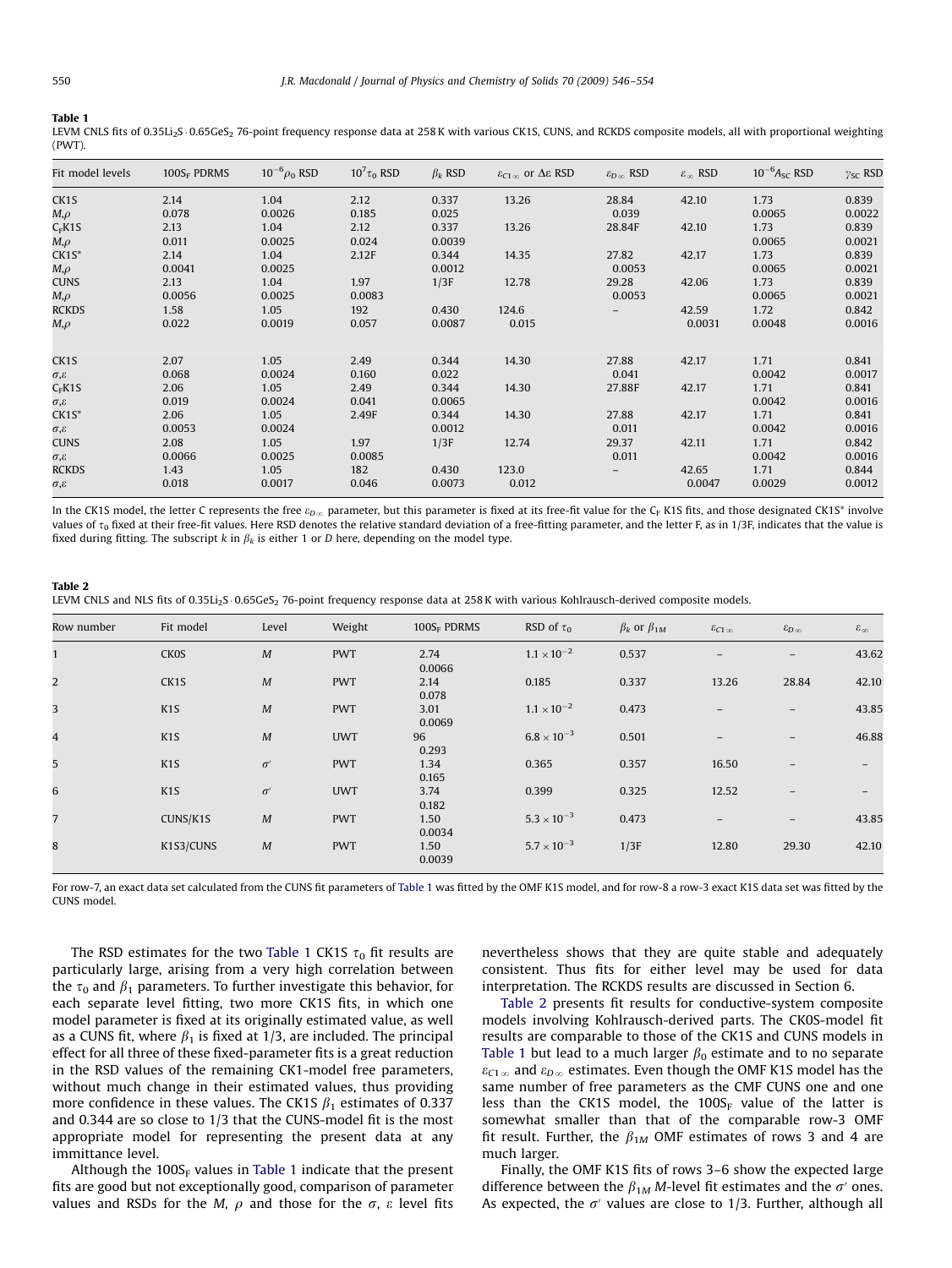### <span id="page-5-0"></span>Table 3

LEVM CNLS and NLS OMF K1-model fits of exact CUN-model 121-point, 0.1-10<sup>11</sup> Hz, frequency response data calculated from the CUNS-model fit parameters of [Table 1,](#page-4-0) row 4.

| Row number     | Fit model  | Level                        | Weight     | $100S_F$              | RSD of $\tau_0$      | $\beta_1$ or $\beta_{1M}$ | $\varepsilon_{C1}$ $\infty$ | $\varepsilon_{\infty}$ |
|----------------|------------|------------------------------|------------|-----------------------|----------------------|---------------------------|-----------------------------|------------------------|
| $\mathbf{1}$   | <b>CUN</b> | $\boldsymbol{M}$             | <b>PWT</b> | Exact                 | Exact                | 1/3F                      | 12.78                       | 42.06                  |
| $\overline{2}$ | K1         | $\cal M$                     | <b>PWT</b> | 10.92                 | $1.5 \times 10^{-2}$ | 0.425                     |                             | 41.42                  |
| 3              | K1         | $\cal M$                     | <b>UWT</b> | 20.70                 | $7.2 \times 10^{-3}$ | 0.449                     | $-$                         | 42.66                  |
| 4              | K1         | M'                           | <b>PWT</b> | 1.55                  | $9.5 \times 10^{-3}$ | 0.462                     |                             | 42.73                  |
| 5              | K1         | M'                           | <b>UWT</b> | 21.73                 | $9.3 \times 10^{-3}$ | 0.446                     |                             | 44.55                  |
| 6              | K1         | $M^{\prime\prime}$           | <b>PWT</b> | 10.80                 | $1.7 \times 10^{-2}$ | 0.398                     |                             | 45.62                  |
| 7              | K1         | $M^{\prime\prime}$           | <b>UWT</b> | 25.86                 | $1.2 \times 10^{-2}$ | 0.460                     |                             | 43.03                  |
| 8              | K1         | $\sigma$                     | <b>PWT</b> | 12.44                 | $3.5 \times 10^{-2}$ | 0.420                     |                             | 37.11                  |
| 9              | K1         | $\sigma$                     | <b>UWT</b> | 70.43                 | $3.4 \times 10^{-4}$ | 0.338                     |                             | 42.06                  |
| 10             | K1         | $\sigma'$                    | <b>PWT</b> | $3.98 \times 10^{-8}$ | $8.2 \times 10^{-8}$ | 1/3                       | 12.78                       | $-$                    |
| 11             | K1         | $\sigma'$                    | <b>UWT</b> | $3.59 \times 10^{-6}$ | $1.9 \times 10^{-5}$ | 1/3                       | 12.78                       |                        |
| 12             | K1         | $\sigma''$                   | <b>PWT</b> | 1.23                  | $1.6 \times 10^{-2}$ | 0.462                     |                             | 42.98                  |
| 13             | K1         | $\sigma''$                   | <b>UWT</b> | 65.56                 | $3.0 \times 10^{-3}$ | 0.352                     | $\overline{\phantom{0}}$    | 42.08                  |
| 14             | K1         | $\rho$                       | <b>UWT</b> | 17.88                 | $1.1 \times 10^{-2}$ | 0.467                     |                             | 41.71                  |
| 15             | K1         | $\rho'$                      | <b>UWT</b> | 25.30                 | $1.5 \times 10^{-2}$ | 0.467                     |                             | 41.89                  |
| 16             | K1         | $\rho''$                     | <b>UWT</b> | 5.09                  | $1.8 \times 10^{-2}$ | 0.466                     |                             | 41.08                  |
| 17             | K1         | £.                           | <b>UWT</b> | 16.59                 | $8.8 \times 10^{-3}$ | 0.459                     |                             | 42.08                  |
| 18             | K1         | $\varepsilon'$               | <b>UWT</b> | 1.37                  | $1.4 \times 10^{-2}$ | 0.463                     |                             | 43.27                  |
| 19             | K1         | $\varepsilon^{\prime\prime}$ | <b>UWT</b> | $7.17 \times 10^{-8}$ | $1.5 \times 10^{-7}$ | 1/3                       | 12.78                       |                        |



Fig. 1. CNLS fits of  $0.35Li_2S \cdot 0.65GeS_2$  frequency-response data at 258 K. (a) M<sup>o</sup> results of CK1S-model fit, rows 1 or 2 of [Table 1,](#page-4-0) at the M level with proportional weighting (PWT); exact CUN response (no series elements) and exact UN-model response (no parallel bulk dielectric parameter,  $\varepsilon_{D\infty}$ ). (b) Same results as in (a) but at  $\sigma$ " level; comparison at the  $e'$  level of exact CUNS response and that of CUN. The normalization quantity  $v_n$  is 1 Hz and  $\sigma_0$  is 1 S/cm.

the  $\varepsilon$  estimates of these fits are actually calculated using fit parameter estimates in Eq. (3) and so are what CMF users would call  $\varepsilon_{C1\,\infty}$  and OMF ones would call  $\varepsilon_{\infty}$ , their values have been placed in appropriate columns in the table. Incidentally, for the present temperature a  $\beta_{1M}$  estimate cited in Ref. [24b] and called  $\beta_{\sigma}$  was 0.48, in good agreement with the estimates in rows 3 and 4. The inconsistency between M-level and  $\sigma'$ -level  $\beta_{1M}$  estimates for either PWT or unity weighting (UWT), the crux of the failure of



Fig. 2. Exact extrapolated data and responses calculated from the parameters of the CUNS fit of row-4, [Table 1.](#page-4-0) (a) Comparison of CUN and UN  $M''$ -level responses and also those of OMF K1-model fits to the CUN data using unity weighting (UWT). (b) Comparison of CUNS and CUN  $\sigma'$ -level responses (the same here as UNS and UN ones);  $\varepsilon'$ -level comparison of CUN and UN responses, and that of a K0-model PWT fit to exact UN data.

the OMF approach, is further demonstrated by results presented in Table 3.

It is of interest to compare how well exact CMF synthetic data calculated from [Table 1](#page-4-0) CUNS-model fit parameter estimates is fitted by the OMF K1S model, and vice versa. Results are presented in rows 7 and 8 of [Table 2](#page-4-0). Comparison of row-7 results with row-3 ones and of row-8 results with the CUNS ones of [Table 1](#page-4-0) shows close agreement between the corresponding parameter estimates.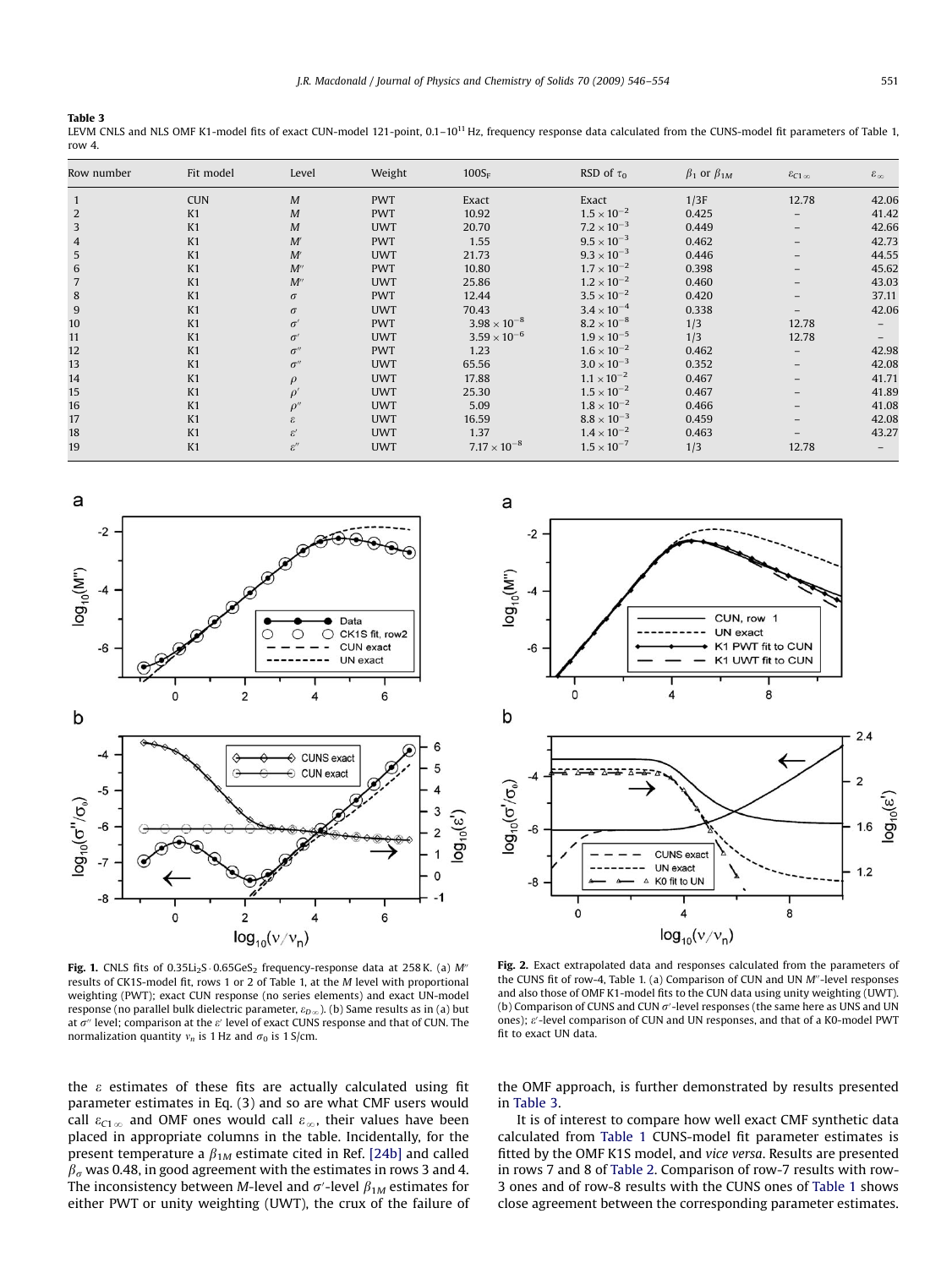In [Table 3](#page-5-0) we follow the same procedure, using a wider frequency range and omitting the constant-phase element part of the response in order to generate exact data and bare-bones OMF fitting results for all immittance levels.

The solid data lines in [Fig. 1](#page-5-0) were plotted using all the data points, but to avoid congestion only every fifth point is shown as a small solid circle. CK1S-model fit points are depicted by open circles. The accuracy of the fits is demonstrated by the degree to which the open circles encircle the data points uniformly [\[28\]](#page-8-0). Here, only the lowest-frequency  $M''$  point shows a small deviation. Note that although [Fig. 1](#page-5-0)a results show that electrode effects play only a small role at low frequencies for the M<sup>n</sup> results, the  $\sigma$ <sup>n</sup> results of [1](#page-5-0)b show dominant low-frequency electrode effects, very well fitted by the series constant-phase element S-part of the CK1S model. Although such effects play too small a role at high frequencies to be resolved on the present log–log plot, they are often found to be important in this region [\[25–27\].](#page-8-0)

Below about 1 KHz the CUNS  $\varepsilon'$  response curve of [Fig. 1b](#page-5-0) shows an increase of several orders of magnitude as the frequency decreases. Comparison between the CUNS and the CUN responses demonstrates that this growth is entirely due to the series constant-phase element, S; thus it is unrelated to the dispersive UN bulk response and is therefore most likely associated with processes at the electrodes, possibly with fractal behavior [\[29\]](#page-8-0) and specific adsorption [\[30\]](#page-8-0). The much smaller dispersive CUN and UN responses are presented on an expanded scale in [Fig. 2b](#page-5-0). In addition, the results of a CNLS K0-model proportionalweighting fit to the exact UN data demonstrate in this figure that  $\varepsilon_{\text{CO}\,\infty}$  is zero for this model. For this fit the  $\beta_0$  estimate was about 0.59.

Because OMF data fits usually involve only  $M$  or  $M''$ immittance-level data and often use the results listed in Table 2 of Ref. [1a] to estimate approximate  $\beta_{1M}$  values from the width of a  $M''(\omega)$  curve at half-height, it is worthwhile to compare accurate OMF K1-model fit results for all 12 immittance levels using both PWT and UWT. Since the CUNS-model fit results in the fourth row of [Table 1](#page-4-0) represents the data very well, we may use its parameter estimates in LEVM to generate exact CUN extended-range response data, as shown in row 1 of [Table 3.](#page-5-0) It thus well represents the original experimental data with all electrode effects removed.

[Table 3](#page-5-0) shows the results of PWT and UWT K1-model fits to the row-1 CUN data set. Only 18 rather than 24 fits are required because, as already mentioned, with PWT the results for data expressed at the  $\rho(\omega)$  and  $M(\omega)$  levels are exactly the same, as are those expressed at the  $\sigma(\omega)$  and  $\varepsilon(\omega)$  levels. The results in [Table 3](#page-5-0) show variation in  $\beta_{1M}$  estimated values over a range from about 0.40 to 0.47, omitting the values of rows 9, 10, 11, 13, and 19. The 1/3 fit estimates of rows 10, 11, and 19 each involved six or seven correct decimal-place values, as expected from the row-1 exact value. The  $\beta_{1M}$  values of rows 9 and 13 were surprisingly close to 1/3. It is clear that the fits leading to the correct  $\beta_{1M} = \beta_1$  values of 1/3 are entirely inconsistent with all the others.

Comparison of  $\beta_{1M}$  estimates for comparable K1S fits of [Table 2](#page-4-0) with the K1 ones of [Table 3](#page-5-0) indicates that the presence of electrode effects and a restricted frequency range for [Table 2](#page-4-0) data lead to somewhat larger values of  $\beta_{1M}$  than those for the exact CUN data of [Table 3.](#page-5-0) Of course, fitting with CMF models obviates these OMF model discrepancies.

[Fig. 2b](#page-5-0) shows the effect on  $\sigma'(v)$  at low frequencies of the series electrode function included in CUNS response compared to that of CUN. In addition, it demonstrates that the K0 model involves no non-zero  $\varepsilon'(\infty)$ , and that the capacitance parts of the UN and CUN models lead to the high-frequency limiting values of  $\varepsilon_{C1\infty}$  and  $\varepsilon_{\infty} = \varepsilon_{C1\,\infty} + \varepsilon_{D\,\infty}$  respectively.

[Fig. 2a](#page-5-0) illustrates the large high-frequency differences between the UN and CUN  $M''(v)$  responses. In addition, this figure includes response curves for [Table 3](#page-5-0) rows 6 and 7 K1  $M''(v)$  PWT and UWT fits to the CUN data. Note that both the PWT and UWT K1 OMF curves fall below the exact CUN response curve at high frequencies. In the past, such response, particularly that involving UWT or its equivalent, always found with OMF fitting of experimental data for ionic glasses at sufficiently high frequencies [1a,8], has been characterized as "excess wing" behavior, but since the OMF is an invalid fitting model, such usage is misleading and should be rejected because no excess wing appears with CK1 rather than with K1 fitting. It is this failure of the OMF model to fit extended high-frequency data that leads here to the very poor  $100S_F$  values of most of the K1 fits listed in [Table 3.](#page-5-0) But even for the restricted-range data of [Table 2](#page-4-0) the use of the OMF K1S model leads to erroneous M-level  $\beta_{1M}$  values, another indication of its inappropriateness.

### 6. Comparison of and discrimination between conductivesystem and dielectric-system fitting models

A perennial problem with immittance spectroscopy analysis of data from condensed-matter materials has been the need to decide whether the data involve dispersed CSD response associated with ionic motion or whether such response involves DSD dipolar effects. Even when the material of interest exhibits appreciable ionic conductivity, its response has sometimes been characterized as dielectric and any dispersion present ascribed to dipoles rather than to ions. Therefore the history and present status of the matter needs attention.

In the absence of dispersion, any material of interest will involve a dc conductivity  $\sigma_0$ , and a high-frequency-limiting bulk permittivity  $\varepsilon_{D\infty}$ , leading to simple Debye relaxation response, of conductive-system character when these elements are in parallel and to dielectric-system behavior when they are in series.

In non-dispersive dielectric materials without impurity ions,  $\sigma_0$  will be very small and may fall below the lower measurement limit. Usually, however, the presence of some thermally activated impurity ions can lead to values within the available measurement range by picking a high enough material temperature. Then estimates of both  $\sigma_0$  and  $\varepsilon_{D\infty}$  may be obtained by fitting the frequency response of the system with an appropriate Debye model: a simple instance of immittance spectroscopy.

The situation is different when dispersion is present [\[28,31,32\].](#page-8-0) Consider first that where only CSD is present. Then  $\sigma_0$  is the lowfrequency-limiting conductivity value of the dispersive model when, as in the usual case, the high-frequency resistivity limit is zero or negligible. In this case a peak in the  $M''$  response will always be possible, even in the absence of any parallel capacitance.

Alternatively, for DSD the low-frequency-limiting value of the dispersion function alone is  $\Delta \varepsilon$ , and a parallel capacitance, represented by  $\varepsilon_{D\infty}$  is required for a peak in M<sup>n</sup> response to appear. One cannot distinguish between the two dispersion types of dispersion from immittance measurements alone because Maxwell's equations ensure that both conductive and displacement contributions to the total current appear together. Finally, both conductive and dielectric dispersion effects may be simultaneously present in the data [\[28\]](#page-8-0). Even in this case, one would like to establish whether the main dispersion is conductive or dielectric in character.

Results of data fitting of exact synthetic data, published in 1999 [\[33\],](#page-8-0) illustrate the problem of discrimination between dispersive conductive and dielectric responses. It involved fitting data calculated using a CSD CK1 model with a DSD one and the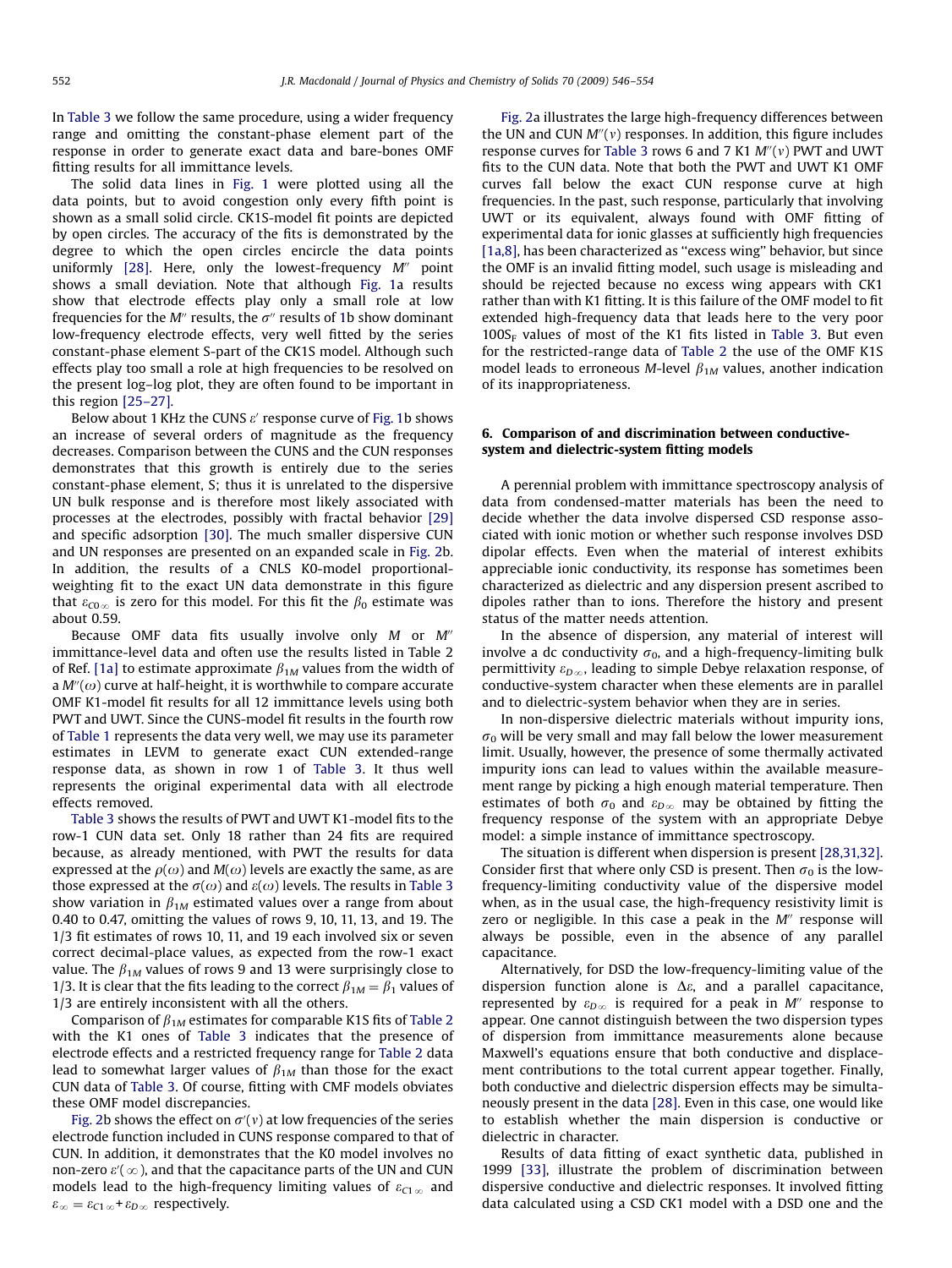inverse problem of fitting exact DSD data with a CSD model. Excellent fits were found in both cases, precluding the possibility of an absolute choice.

Since 1973, it has usually been assumed that materials with appreciable mobile-ion concentrations are of conductive-system character and thus involve a distribution of resistivity relaxation times [\[e.g., 1,6,8,15,23,26\]](#page-8-0). The OMF and CK1 models have been widely used for the analysis of such materials, but even the CK1 is inappropriate when the dispersion is actually of dielectric character.

The latter assumption has been made in the work of Johari and co-authors [\[e.g., 31,32\]](#page-8-0) who fitted glasses, polymers, and ionic melts with a model involving a frequency-independent  $\sigma_0$ (associated with long-range ionic motion) in parallel with a dispersive dielectric-level dipolar model, such as that of Davidson and Cole [\[12\]](#page-8-0). They established that the DSD approach was superior to the CSD OMF one, but they did not use CNLS fitting or the CK1 model since the latter model was not then available. Since their work, there has been little detailed attention to the discrimination problem until recently [\[28,33\]](#page-8-0), and a choice based on ionic dominance or molecular character has usually been made without any data-fitting comparisons of dispersion possibilities.

It should be noted that although ion hopping is assumed to lead to CSD response in materials with appreciable ionic conductivity, in such circumstances the alternate Johari DSD approach also involves dipoles, usually identified as arising from ion pairs. It seems, however, that dispersed ion hopping, which involves a DRT with very many different times between hops, is likely to be more physically plausible than a DRT assumed to arise from less-mobile-ion pairs.

Besides the generally excellent CK1 and CUN fits of data for many ionic solids listed in Refs. [\[23,26,30\],](#page-8-0) it was recently shown in Ref. [\[34\]](#page-8-0) that the CK1S model, plus additional CSD series elements, well fitted fused-salt CKN data for several temperatures up to frequencies of  $10^{11}$  Hz and even predicted the observed Boson peak present at about  $3 \times 10^{12}$  Hz. In contrast, the work of Ref. [\[28\]](#page-8-0) dealt with the discrimination problem by analysis of the responses of the super-cooled liquids NMEC and glycerol above their glass transition temperatures. Both these non-associated viscous liquids exhibited appreciable ionic impurity conduction.

Therefore, their data sets for several temperatures were fitted with both CSD and DSD composite-model approaches, as well as combinations thereof. The best CSD model involved a series combination of the CK1 and Debye models, with the latter accounting for a very high resistivity  $\rho_0$  probably associated with partial blocking of ions at the electrodes. A composite DSD, CSD model was found more appropriate, however, and involved a parallel combination of R, C, and a dielectric-level Davidson–Cole model (DCD), all in series with a resistivity-level CSD Davidson–- Cole model (DC0). Here the R element again represented  $\rho_0$ , and the DCD model response dominated that of the DC0 one. Therefore, for these data sets both fitting results and physicochemical evidence made it highly likely that the main a-dispersion was of dipolar character but did not strongly discriminate between ion-pair dipoles and permanent and induced molecular ones.

One approach that might help in unraveling the mystery of the cause of observed dispersive behavior is to experimentally vary the concentration of ions (mobile and immobile) at constant measurement temperature when this is possible. For a sufficiently small ionic concentration approaching zero, there will be no conductive-system dispersion observable and any dispersion still present must arise from a dipole DRT. Results shown in Table 2 of Ref. [\[26\]](#page-8-0) indicate that a reduction by a factor of 30 of the ion concentration, x, in xNa<sub>2</sub>O(1–x)GeO<sub>2</sub> fitted by a CSD model led to

a substantial reduction in  $\varepsilon_{\infty}$  toward  $\varepsilon_{D\infty}$  but to very little change in  $\varepsilon_{D\infty}$ , as might be expected in the absence of ion-pair dispersion.

Finally, it is worthwhile to consider discrimination possibilities for the fast-ion  $0.35Li<sub>2</sub> \cdot 0.65GeS<sub>2</sub>$  fitting results summar-ized in [Table 1.](#page-4-0) Since results for M,  $\rho$  fitting are comparable to those for  $\sigma$ ,  $\varepsilon$ , I shall consider only the M,  $\rho$  ones. First, fits with a DSD RCDCDS Davidson-Cole model led to  $100S<sub>F</sub>$  and PDRMS values of 2.37 and 0.026, respectively, appreciably larger than those of the RCKDS fit in row 5 of [Table 1.](#page-4-0) Secondly, it was not found possible to obtain a viable fit for this data set that included both DSD and CSD dispersion models in a composite model, although that was possible for the molecular-liquid fits considered in Ref. [\[28\].](#page-8-0)

Although the composite-model RCKDS fit of row 5 led to a slightly smaller  $100S_F$  value than that of the CUNS in row 4, it involves two more free parameters than does the CUNS. More important is that the PDRMS of the RCKDS fit is far larger than the CUNS one because two of the RCKDS parameter uncertainties are large. Although these results are not definitive, they suggest that a CSD model fit is more appropriate here than a DSD one. But the large estimated value of  $\varepsilon_{D\infty}$ , over 42 here, nevertheless suggests that it primarily arises from probably non-dispersed, ion-pair effective dipoles.

Virgil said, Felix qui potuit rerum cognoscere causus (''Happy is the one who can know the causes of things''). For the presently discussed discrimination tasks, it seems that, thanks to Maxwell, we are fated to remain unhappy!

#### 7. Crucial inconsistencies of the original modulus formalism

From a theoretical point of view one might think that pointing out that using purely conductive-system model parameters to represent both conductive and dielectric effects, as in the OMF, should be sufficient to invalidate such a model. One might also think it reasonable that such a model should be invalidated by the experimental demonstration of the irreconcilable inconsistency between  $\beta_{1M}$  estimates obtained from  $M(\omega)$  and/or  $M''(\omega)$  OMF K1-model data fitting and those found from such  $\sigma'(\omega)$  and/or  $\varepsilon''(\omega)$  fittings. These expectations, reasonable as they may seem, continue however to be entirely ignored by the proponents and users of the OMF. A possible motivation for ignoring and not responding to criticism is simple: Do not respond if the criticism cannot be refuted because to do so would require an admission that both the theory and its physically based conclusions are erroneous, thus accepting that much prior work is invalid.

It is therefore worthwhile to describe in more detail the several crucial inconsistencies of the OMF approach, one of them not explicitly mentioned previously. Since both the OMF and CMF use the same K1 model, their only difference at the K1 level is their interpretations of the  $\varepsilon_Z$  of Eq. (2). While there is no essential difference in the calculations of the  $\varepsilon_{C1\,\infty}$  of Eq. (3) and of the  $\varepsilon_{\infty}$  of Eq. (4), since both involve fitting estimates of the purely conductive-system quantities  $\sigma_0$  and  $\tau_0$ , an  $\varepsilon_{C1\,\infty}$  estimate involves such values following from a CMF CK1 or CUN fit, while the  $\varepsilon_{\infty}$ of Eq. (4) follows from a K1 OMF fit, usually leading to quite different and unacceptable OMF results, as demonstrated in the foregoing sections.

One might argue that since OMF fits lead to reasonably good estimates of  $\varepsilon_{\infty}$ , the OMF is a valid approach. But they also lead to inconsistent estimates of  $\beta_{1M}$ , to an excess wing, and to physically improper  $\tau_0$  estimates, as discussed below. Although the presence of an excess wing is recognized but not explained in Ref. [\[8\]](#page-8-0), its importance is downplayed there. The increase of  $\beta_{1M}$  with